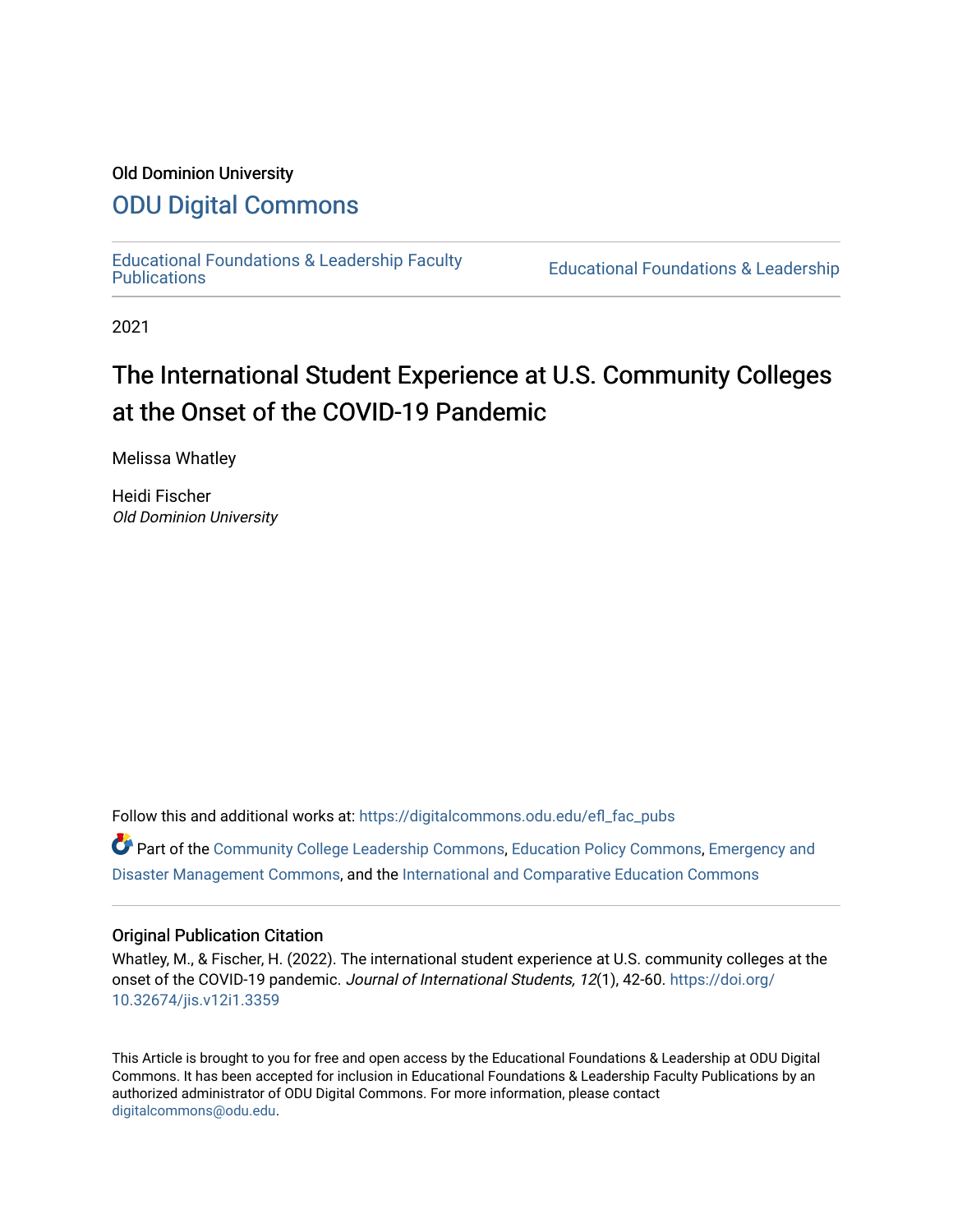*Research Article*



© *Journal of International Students* Volume 12, Issue 1 (2022), pp. 42-60 ISSN: 2162-3104 (Print), 2166-3750 (Online) doi: 10.32674/jis.v12i1.3359 ojed.org/jis

# **The International Student Experience at U.S. Community Colleges at the Onset of the COVID-19 Pandemic**

Melissa Whatley *School for International Training Graduate Institute*

> Heidi Fischer *Old Dominion University*

#### **ABSTRACT**

This study's purpose is to explore the impact of the COVID-19 pandemic on international students who were studying at U.S. community colleges at the onset of this public health crisis. While previous work has explored the impact of the pandemic on international students generally, we argue that community college international students deserve focused attention due to their potentially marginalized status on their campuses. Using a mixed methods research approach, we analyze survey and interview data provided by community college international educators. Our results speak to two overarching themes: the supports provided to students at the onset of the pandemic (and educators' reasons for providing these specific supports) and the unique impact of the pandemic on community college international students due to their citizenship or residency status. These findings have important implications for community college leaders and international educators as they work with international students during future times of crisis.

**Keywords:** community colleges, COVID-19, mixed methods

The COVID-19 pandemic has had a clear, and unprecedented, impact on international higher education. In the United States, reports from several large international education-focused organizations aimed to capture this impact as the pandemic unfolded. The first of these reports documented early impacts on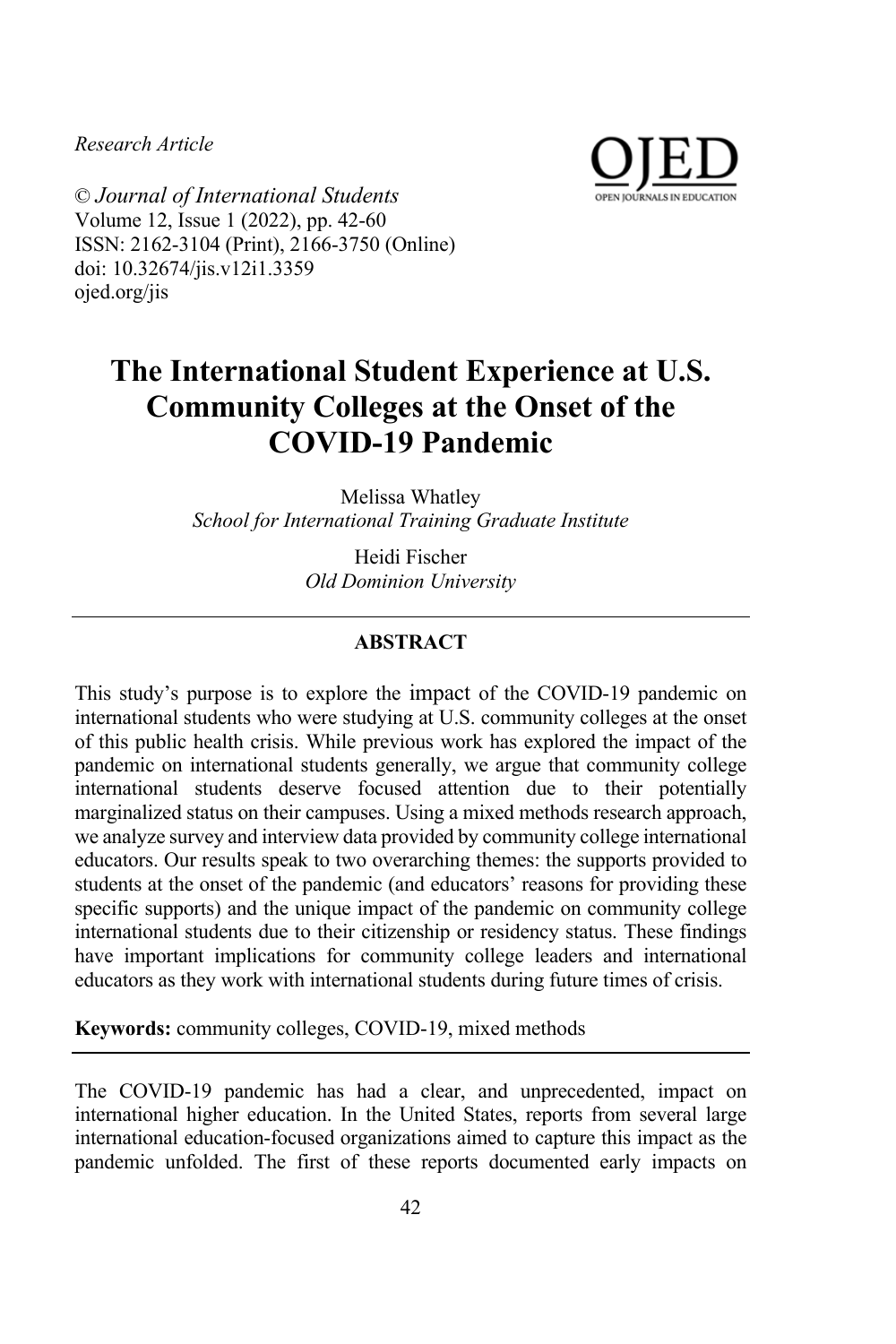academic student mobility to and from China, the virus's initial epicenter (Institute for International Education [IIE], 2020a). Additional reports have focused on U.S. centered international student mobility in general (IIE, 2020b) and international higher education finance (NAFSA, 2020). The most recent report documented how U.S. institutions' reopening plans addressed important issues around international students and education abroad (IIE, 2020c). Taken together, these reports document significant changes in how higher education institutions (HEIs) serve their international student population. For example, in April 2020, around a third of institutions indicated that they financially supported international students in some way (e.g., airfare, food, rent, tuition, housing refunds) because of the pandemic (NAFSA, 2020). Respondents to another survey noted several virtual instruction challenges for international students, particularly difficulties in engaging with faculty and peers and inability to access online course content (IIE, 2020c).

Indeed, in many cases, the pandemic disproportionately impacted international students studying at U.S. HEIs in comparison with their domestic counterparts. For example, when campuses closed in March 2020 and students were required to return home, home was much further away and more difficult to travel to for many international students, particularly in the context of travel restrictions that aimed to reduce the spread of COVID-19 (Castiello-Gutiérrez & Tozini, 2020). For international students who chose or were forced to remain in the United States, campus closings meant that students were cut off from important resources that they typically accessed through HEIs, such as dining halls, tutoring centers, and peer networks (Burke, 2020; IIE, 2020b).

While not excluded from recent surveys, community colleges (public, twoyear institutions that grant associate degrees, among other credentials) represent a fraction of the institutions that they include. International students attending these institutions deserve more focused attention. Community colleges are less likely to offer on-campus housing to students, meaning that when classes rapidly transitioned to the online environment, international students were more likely to be disconnected, physically, socially, and emotionally, from campus communities in comparison with international students enrolled at four-year institutions, who were often allowed to remain on campus (e.g., The Well, 2020). Additionally, community colleges received less funding than their four-year counterparts through the CARES Act, passed by U.S. Congress to provide emergency financial relief following the pandemic's onset (St. Amour, 2020). Finally, many community colleges tend to have more recently established infrastructure for international education, thus potentially offering less support for these students in times of crisis (Boggs & Irwin, 2007; Raby & Valeau, 2016).

This study's purpose was to explore the impact of the COVID-19 pandemic on international students who were studying at U.S. community colleges at its onset. A focus on international students attending community colleges is important for three reasons. First, these students are likely especially vulnerable to pandemic-related hardships, as just outlined. Of course, these experiences are not necessarily isolated to the community college, and as such, they provide insight into potential challenges faced by international students more generally. Second, because international student enrollment at U.S. community colleges is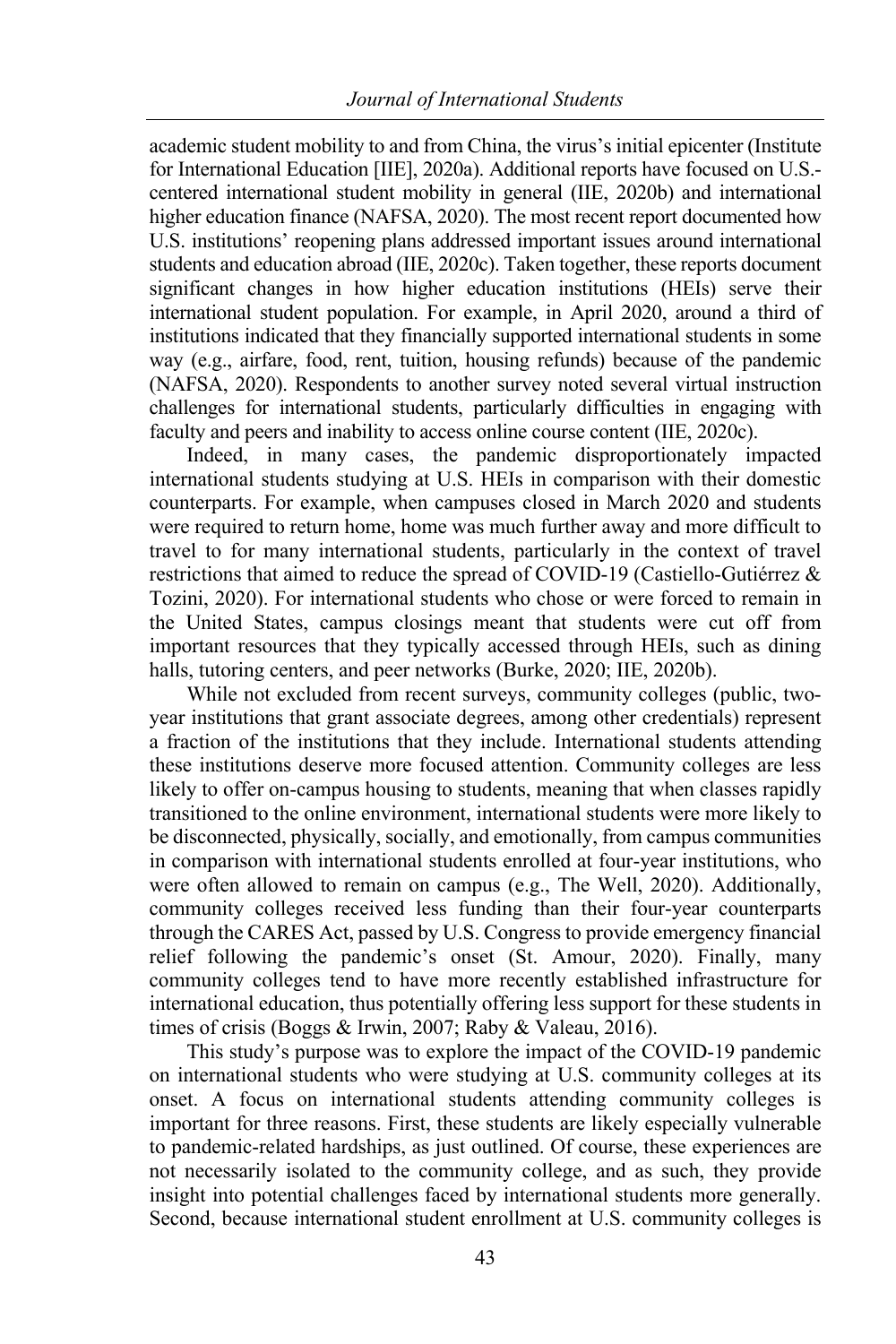not especially robust (i.e., in 2018–2019, around 8% of international students in the United States; IIE, 2019), many of these institutions are unlikely to rely financially on international students' tuition payments. As such, insight into these students' pandemic experiences highlight policies and practices that likely differ from those noted in other sectors of U.S. higher education (e.g., Whatley  $\&$ Castiello-Gutiérrez, 2021). To this end, this study draws from two theoretical perspectives of international students, placing them in opposition to one another: an economic perspective, which views international students as resources for higher education institutions (e.g., Slaughter & Rhoades, 2004), and a humanistic perspective, which pushes back on the dehumanization of international students as simply resources, viewing them instead first and foremost as human beings (George Mwangi & Yao, 2020; Yao & Viggiano, 2019). Relatedly, a third contribution of this study is that it provides insight into policies and practices that can support international student experiences in a sector that is often marginalized in international education conversations.

To address this study's purpose, we relied on a mixed methods approach, using both survey and interview data from community college international education administrators. While ideally, we would have collected data from international students themselves, the social and political climate in the United States at the time of data collection, Summer 2020, precluded this possibility. That is, U.S. international students comprised an especially vulnerable population during this time, particularly given dramatic changes in the federal government's policies regarding international student visas (St. Amour, 2020; Vital & Bonds, 2020). Consequently, we felt it was unethical to ask international students to participate in this study. Instead, we use perspectives of international education administrators to provide imperfect insight into students' experiences. This study answers the following research questions:

- 1. What forms of support did community colleges provide to international students at the onset of the pandemic and why did they choose these specific forms of support?
- 2. What impact did the pandemic have on community college international students that is unique based on their citizenship and residency status?

Our results speak to the extent to which community college educators were concerned with the pandemic's financial repercussions for their institutions and present the extent to which international students' needs were addressed. Our study has important implications for community college leaders and international educators as they consider the impact of both the COVID-19 pandemic and related crises on international student populations. While this study takes place in the unique context of the COVID-19 pandemic, these implications are broad enough to apply to future contexts and crises.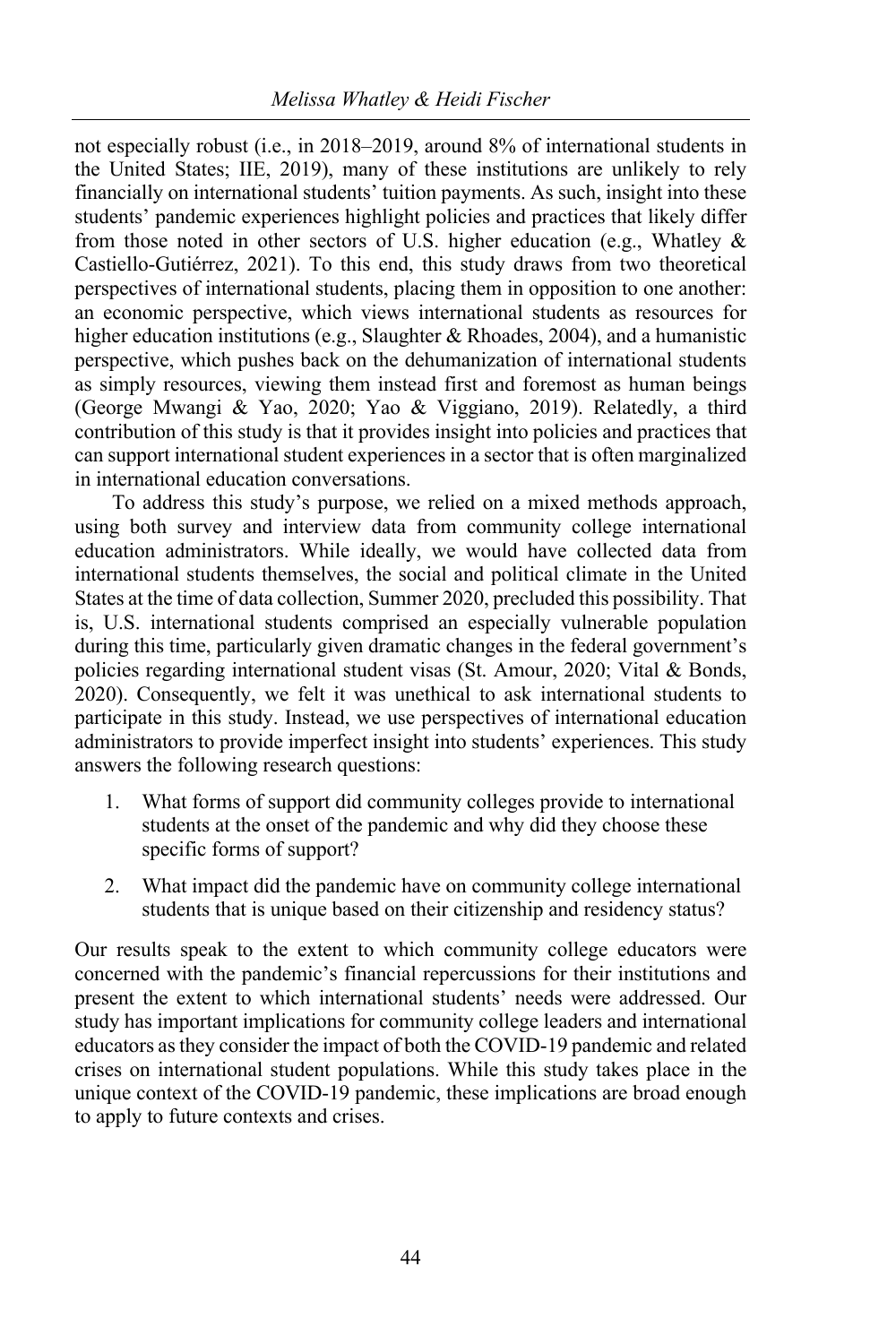#### **THEORETICAL PERSPECTIVES OF INTERNATIONAL STUDENTS**

Recent work examining international students at U.S. HEIs tends to draw theoretically from one of two general perspectives, which we set in contrast with one another to inform this study. The first perspective is decidedly economic and is grounded in resource dependence theory, which suggests that the external resource context determines HEI organizational behavior, including recruitment of international students (Pfeffer & Salancik, 1978). In this sense, some HEIs may have come to rely on tuition and fee revenue from international students in a context wherein other funding resources have dwindled (Cantwell, 2019). A theory of academic capitalism takes this approach a step further, conceptualizing knowledge, and the students and scholars who possess it, as a commodity that is traded in a global marketplace (Slaughter & Rhoades, 2004). From this perspective, international student enrollment is akin to a business transaction, wherein credentials, knowledge, and prestige are bought and sold. In the context of the COVID-19 pandemic, such perspectives of international student enrollment have manifested in conversations about the financial future of U.S. HEIs (Associated Press [AP], 2020) and the reliance of HEIs on international student tuition dollars (Whatley & Castiello-Gutiérrez, 2021).

Although it is likely that some community colleges recruit international students in part or even primarily for financial purposes (and, as we will see later, this perspective was evident in our data), this economically centered perspective may be ill-suited to the study of international student enrollment at many community colleges. Open access lies at the core of the mission of community colleges, meaning that these institutions do not aim to recruit the "best and brightest" students, but rather accept all students who apply, with a commitment to fostering their success (Bailey & Morest, 2006; Clark, 1960; O'Banion, 2019). An open access philosophy aligns more closely with a second, critical, humanistic theoretical perspective of international students enrolled at U.S. HEIs, which also informs this study. This humanistic approach pushes back on the economic narrative, focusing instead on the experiences of international students, viewing them first as human beings (George Mwangi & Yao, 2020; Lee & Rice, 2007; Yao & Viggiano, 2019). Drawing from critical approaches to the study of international students, researchers have highlighted many negative aspects of the U.S. international student experience, such as encounters with racism and discrimination (e.g., Brown & Jones, 2013; Stein & de Andreotti, 2016; Yao et al., 2019), experiences with depression (e.g., Rice et al., 2012), and struggles with self-esteem (e.g., Meegan & Kashima, 2010), as well as issues surrounding students' feelings of belongingness (e.g., Glass et al., 2015; Glass & Westmont, 2014). These researchers present international students as individuals rather than economic resources and suggest interventions, practices, and policies that can improve students' experiences. While evidence of a humanistic perspective of international students is likely present in some way at institutions of all types, our focus in this study is on the community college.

Recently, Rose-Redwood and Rose-Redwood (2017) challenged researchers studying international students to focus on sociopolitical aspects of the international student experience, referring to "how the host community perceives and interacts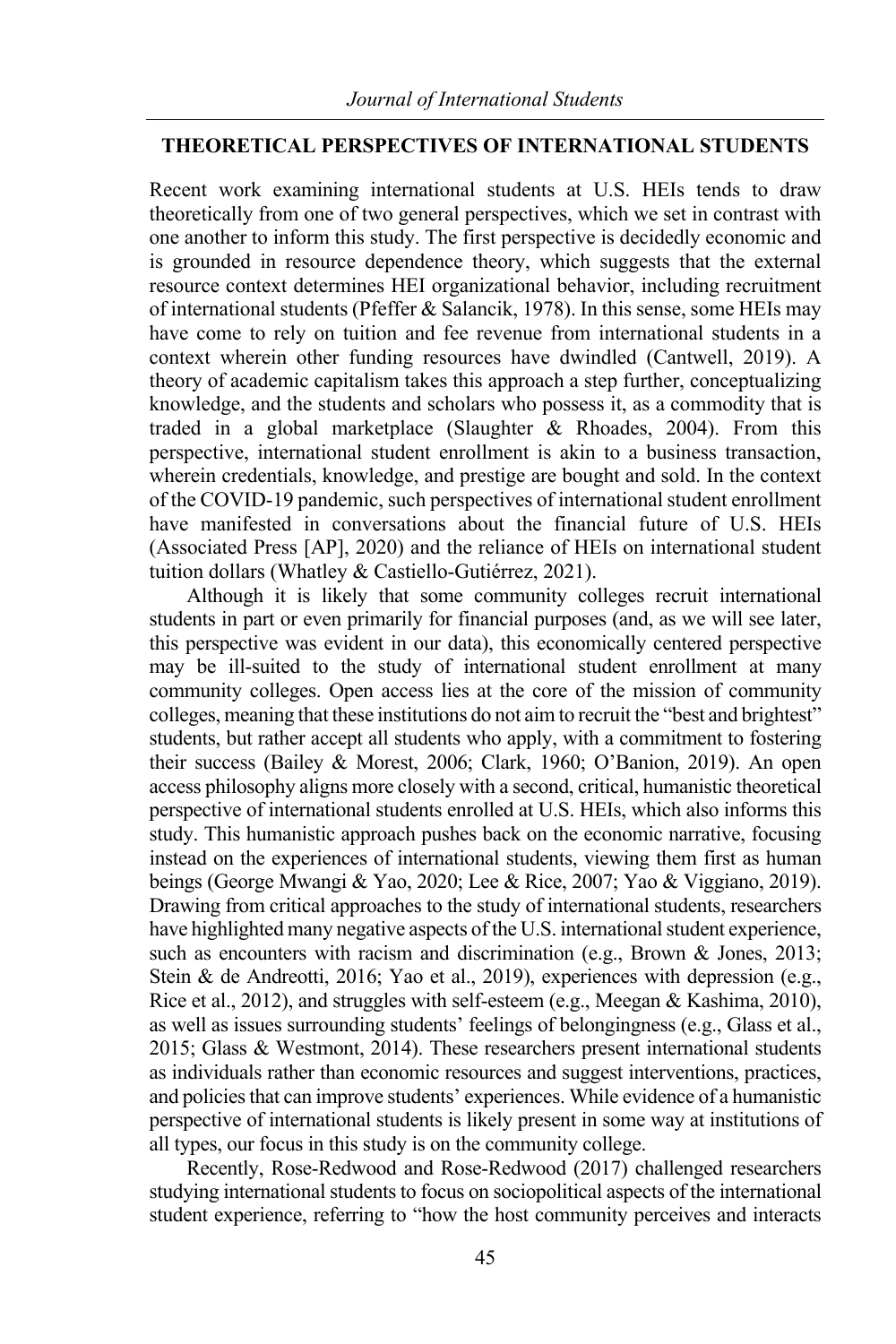with international students, whether international students feel welcomed or threatened […], and the extent to which the political ambience of a society is hostile to immigrants more generally" (p. v). The COVID-19 pandemic, and the social and political contexts surrounding it, served to underscore already-existing tensions and inequalities in the United States in many arenas, including racial and economic domains (Hardy & Logan, 2020; Human Rights Watch [HRW], 2020). Our study uncovers tensions surrounding international students that were already present before the COVID-19 pandemic, but that came to the forefront as the health crisis unfolded. Here, we inquire specifically about international students' needs, while also addressing the social and political context surrounding international student experiences. In this sense, we join recent voices pushing back against the dehumanization of U.S. international students in the context of the COVID-19 pandemic (Castiello-Gutiérrez & Li, 2020).

#### **RELEVANT LITERATURE**

U.S. community colleges are defined as primarily associate degree-granting institutions with an institutional mission that is in service to the local community (Cohen et al., 2013). Community colleges attract a variety of students, from high school graduates in search of affordable credits they can apply toward a university degree, to adults interested in workforce development, to community members enrolled in continuing education programs (González Canché, 2018). These institutions also attract international students, and there is an increasing focus on campus internationalization at community colleges (Raby & Valeau, 2016).

In the first decade of the 21st century, U.S. international student enrollment grew by almost 150,000 students. During the same timeframe, community colleges' share of these students increased from 76,834 to 92,838 (IIE, 2019). Campus internationalization in general, and the enrollment of international students, can support the U.S. community college mission to serve the local community (Raby et al., 2014). In fact, the contributions of international students to U.S. community colleges are critical to the mission of preparing domestic students for a globalized workforce (Manns, 2014). Indeed, international students at these institutions contribute to their campuses in numerous ways that are not necessarily financial. These students bring linguistic and cultural diversity to the classroom, provide opportunities for students who have not traveled abroad to interact with someone from another country, and often elevate the average academic achievement at their college (Hagedorn & Lee, 2005). International students also have higher grade point averages and transfer to four-year institutions at higher rates than their domestic peers (Ghazzawi et al., 2020; Hagedorn & Lee, 2005).

Limited research explores the backgrounds and enrollment motivations of community college international students. Anayah and Kuk (2015) reported that, like their domestic counterparts, international students often turn to the community college to access higher education. Community colleges are more affordable and frequently provide pathways to universities for international students (Anayah & Kuk, 2015). Researchers have found that international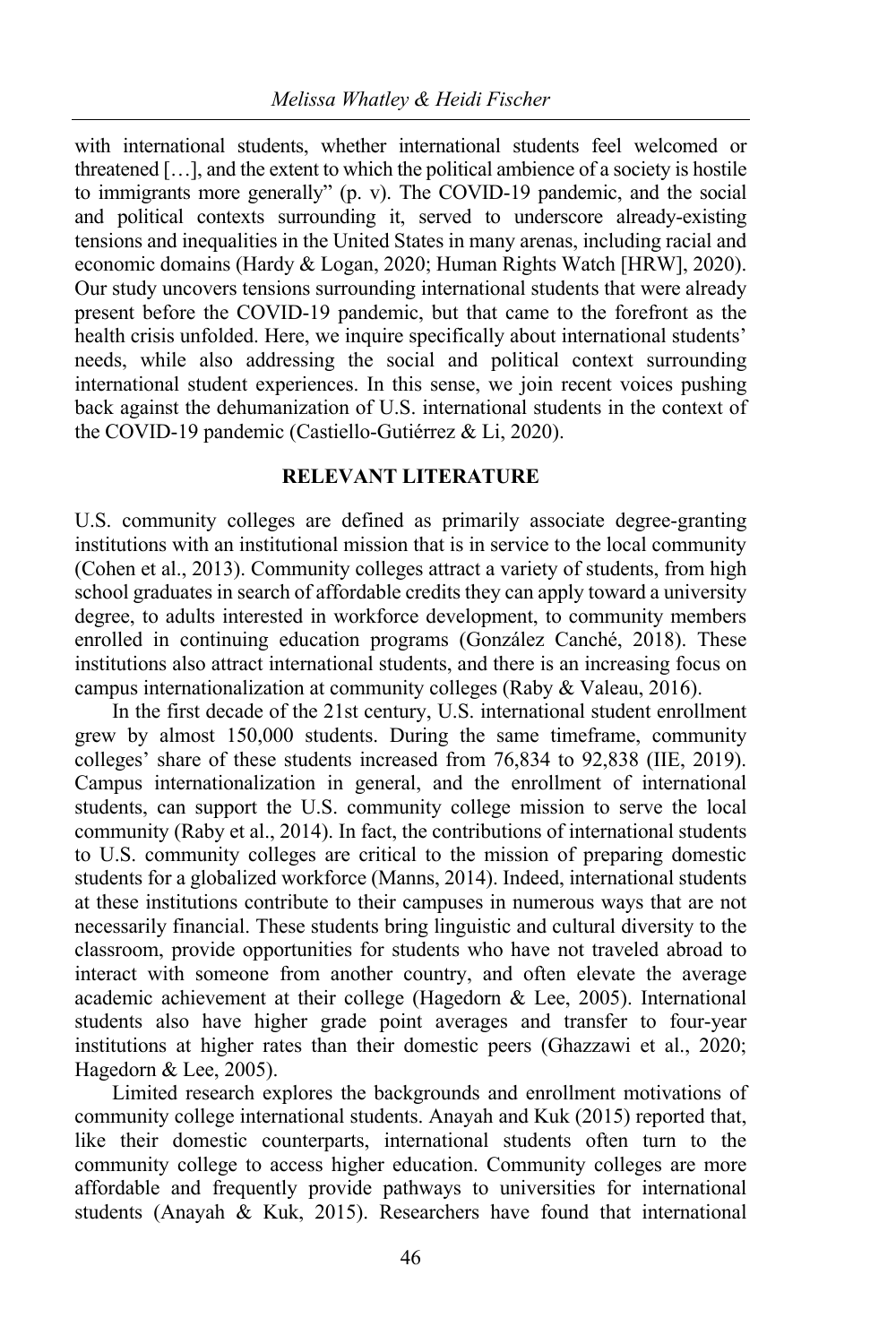community college students often come from middle-class families, as opposed to the frequently wealthier international students enrolled at universities (Anayah & Kuk, 2015). Further, international community college students are often language learners with the goal to improve their English proficiency before transferring to university (Anayah & Kuk, 2015). These characteristics potentially put international community college students in a more vulnerable position at the onset of the COVID-19 pandemic.

#### **International Community College Student Experiences**

Typically, international students as defined in this study reside in the United States on an F-1 visa. These students are required to maintain full-time enrollment and thus spend more time in the classroom and with administrative support staff than U.S. students (Garcia et al., 2019). Consequently, they tend to form stronger relationships with faculty and staff compared with their domestic peers (Garcia et al., 2019; Lau et al., 2018). Such relationships promote academic and social integration, which in turn promote a greater sense of belonging. This greater sense of belonging lends itself to lower withdrawal rates (Garcia et al., 2019; Lau et al., 2018). Further, international community college students make extensive use of on-campus resources, such as computer and skill labs, thus also promoting academic and social success (Lau et al., 2018). When campuses shut down and labs were closed at the onset of the COVID-19 pandemic, this situation suddenly shifted for international students and may have had a detrimental impact on their feelings of belonging and subsequent academic success.

International community college students experience higher levels of psychological challenges than their domestic peers. Not only do these students have to cope with the academic, social, and financial pressures of the college experience (Lau et al., 2018) but they also experience the acculturative stress of adapting to their new host culture (Hansen et al., 2018; Lau et al., 2018). A variety of factors impact levels of acculturative stress, such as country of origin, family support, level of immersion, and, for nonnative speakers, taking courses in English (Hansen et al., 2018). Researchers have noted that international students may need more academic and social support than their domestic peers (Hansen et al., 2018). The COVID-19 pandemic had the potential to amplify stress levels among international students when this support may not have been readily available.

#### **METHOD**

To reach an understanding of how the COVID-19 pandemic impacted the lives of international community college students, after Institutional Review Board approval, we conducted a mixed methods study beginning in June 2020. Our study adopted an explanatory sequential design (Creswell & Plano Clark, 2018), wherein we first collected and analyzed quantitative data using an online survey instrument. This survey targeted responses from a random sample of individuals on community college campuses who worked directly with international students.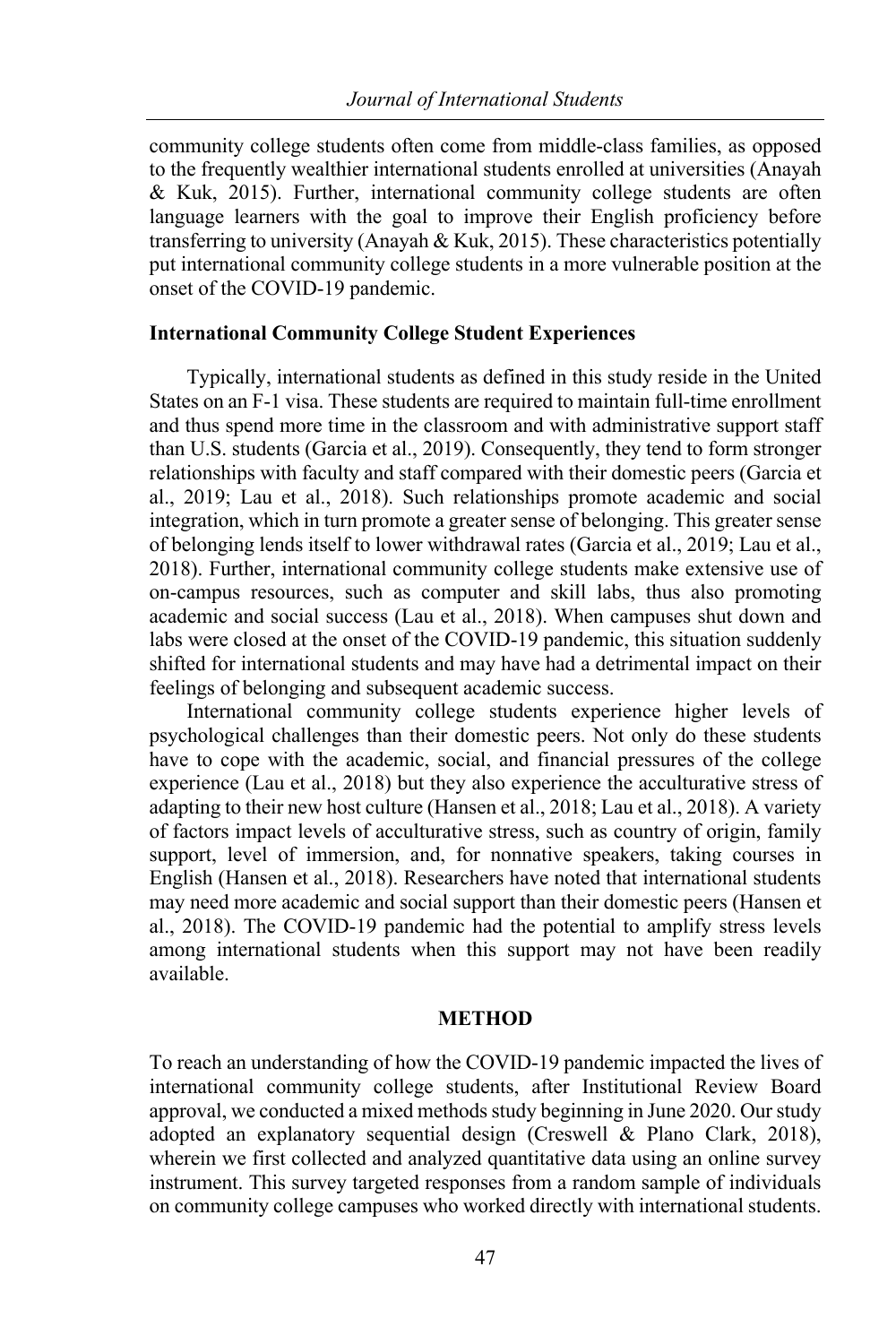In the second stage of our research, we collected interview data from volunteer survey participants both to clarify their survey responses and to elicit additional details regarding international students' experiences. To this end, we used qualitative data (interviews) to explain and expand on our mostly quantitative survey findings. While we conducted data collection sequentially, both phases of our study carry equal weight in our presentation and interpretation of findings.

#### **Phase 1: Survey Data Collection**

Our survey asked respondents about the COVID-19 pandemic's impact on international students generally, resources and support for these students, and institutional international education programming. Survey questions were mostly multiple choice (many of which allowed participants to select all applicable responses), as well as some questions that provided space for short written responses.

To elicit survey responses, we identified U.S. community colleges that reported non-U.S. resident student enrollments to the National Center for Education Statistics' Integrated Postsecondary Education Data System in the 2017–2018 academic year. We then randomly selected 300 colleges from this list and searched for contact information for the person or office that we identified as the most likely to work with international students. In the best-case scenario, colleges listed on their websites a person whose title was related to international students or international education, such as Director of International Education. In the absence of an identifiable individual, we searched for contact information associated with an office on campus directly tied to either international students or international education, such as the Office of International Student Life. Finally, if we were unable to identify a specific person or office on campus that was directly tied to international students or international education, we identified the contact information for the person or unit on campus that an international student would contact for enrollment purposes, such as the chief enrollment officer or the Office of Admissions.

#### *Participants*

In total, 17 individuals responded to the survey, representing institutions in 12 states (California, Iowa, Michigan, Missouri, New Jersey, New Mexico, New York, North Carolina, Pennsylvania, Texas, Virginia, and Washington). These institutions enrolled an average of 127 international students during the term impacted by COVID-19, ranging from a low of two students to a high of 1,043. Most survey respondents identified their primary role as either an international student advisor  $(n = 8)$  and/or working in international recruitment/admissions  $(n = 8)$ . Eight survey respondents also indicated that their primary role was lead international student administrator. Additional roles that these individuals filled included academic advisor  $(n = 6)$ , international student recruiter  $(n = 5)$ , admissions officer  $(n = 6)$ , and a role that included overseeing both international student services and study abroad ( $n = 6$ ; participants were allowed to select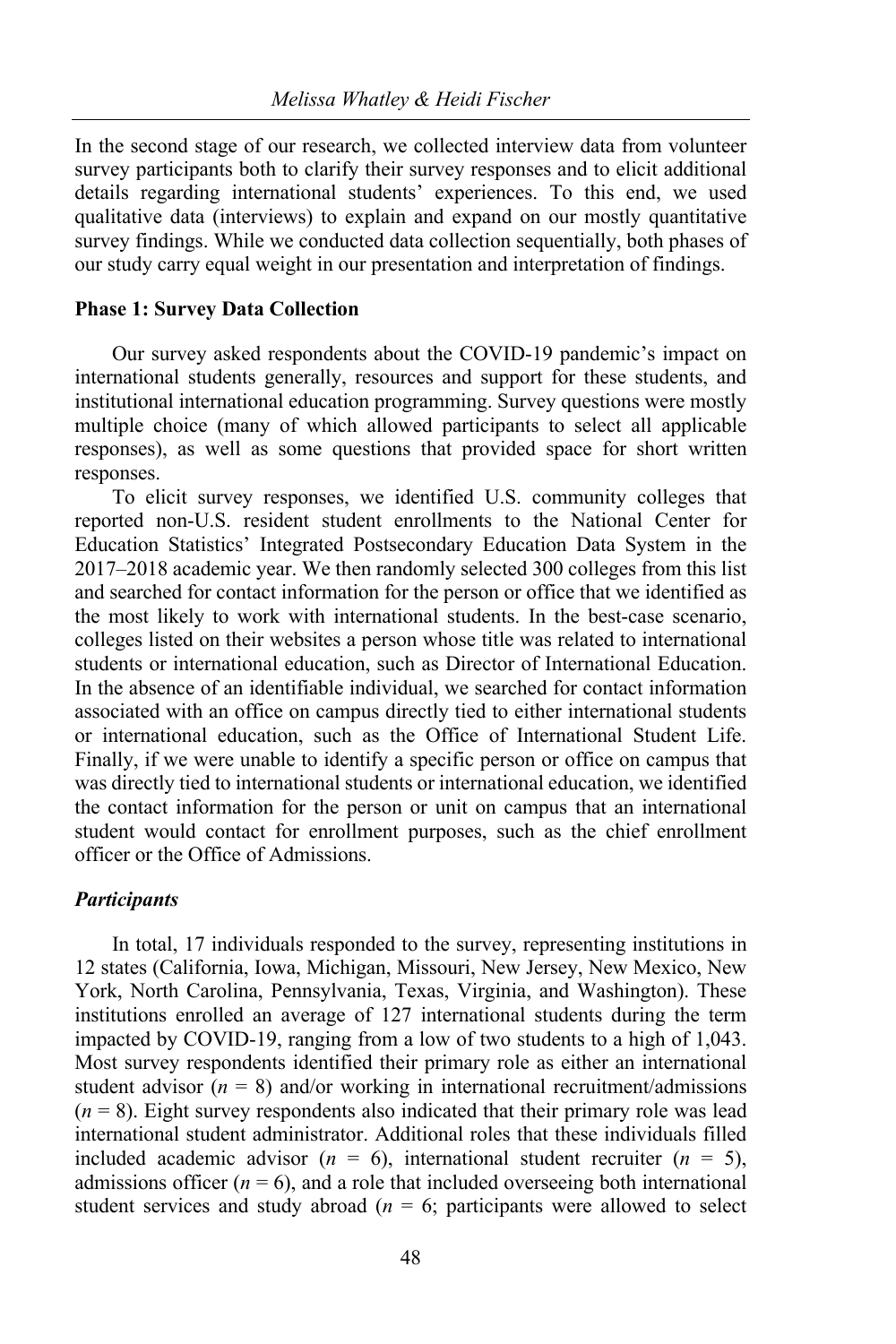multiple responses for their role). Most of the community colleges that these participants represented had no more than three staff dedicated to international education  $(n = 11)$ . Exceptions included two participants that worked in offices of five to six staff members and another that reported working in an office of 15.

#### *Analysis*

To analyze data elicited through multiple-choice questions, we calculated frequencies for participants' response selections. We read through participants' written responses that elaborated on their multiple-choice selections to extract additional categories not included in our original survey. We also used these written responses to develop our interview protocol.

#### **Phase 2: Interviews**

Our original intent for the second phase of this study was to conduct focus groups with survey participants who volunteered to speak with us further about their students' experiences (Frey & Fontana, 1991). As only three survey respondents volunteered, almost certainly a result of pandemic-related responsibilities thrust upon international educators, we reorientated our approach to semistructured phenomenological interviews (Frey & Fontana, 1991) to delve deeper into participants' survey responses. We organized these volunteers into a group of two participants with similar institutional characteristics, who we interviewed in a formal group interview, and one participant, who we interviewed individually (Creswell, 2013; Frey & Fontana, 1991). Both researchers attended and participated in both semistructured data collection sessions, taking turns asking questions from an interview protocol and taking notes.

Each data collection session began with asking participants to describe March 2020 at their institution considering the pandemic, elaborating especially on aspects of the term that first came to mind. We then asked participants about services provided to international students at the onset of the COVID-19 crisis, which services were most extensively used by international students, and services that they wished they could have provided. Conversations concluded with a question about the future of international education at their institution and advice for future community college administrators and practitioners working with international students in times of crisis. Throughout these interviews, we drew from participants' survey responses to tailor questions to their specific contexts and to probe participants to elaborate further on their responses.

#### *Qualitative Analysis*

Qualitative data analysis was grounded in a social constructivist research paradigm. Social constructivists acknowledge that study participants perceive different realities depending on their individual contexts (Guba, 1990). In this study, all participants were administrators at U.S. community colleges, but their varied professional experiences with international students and their institutions'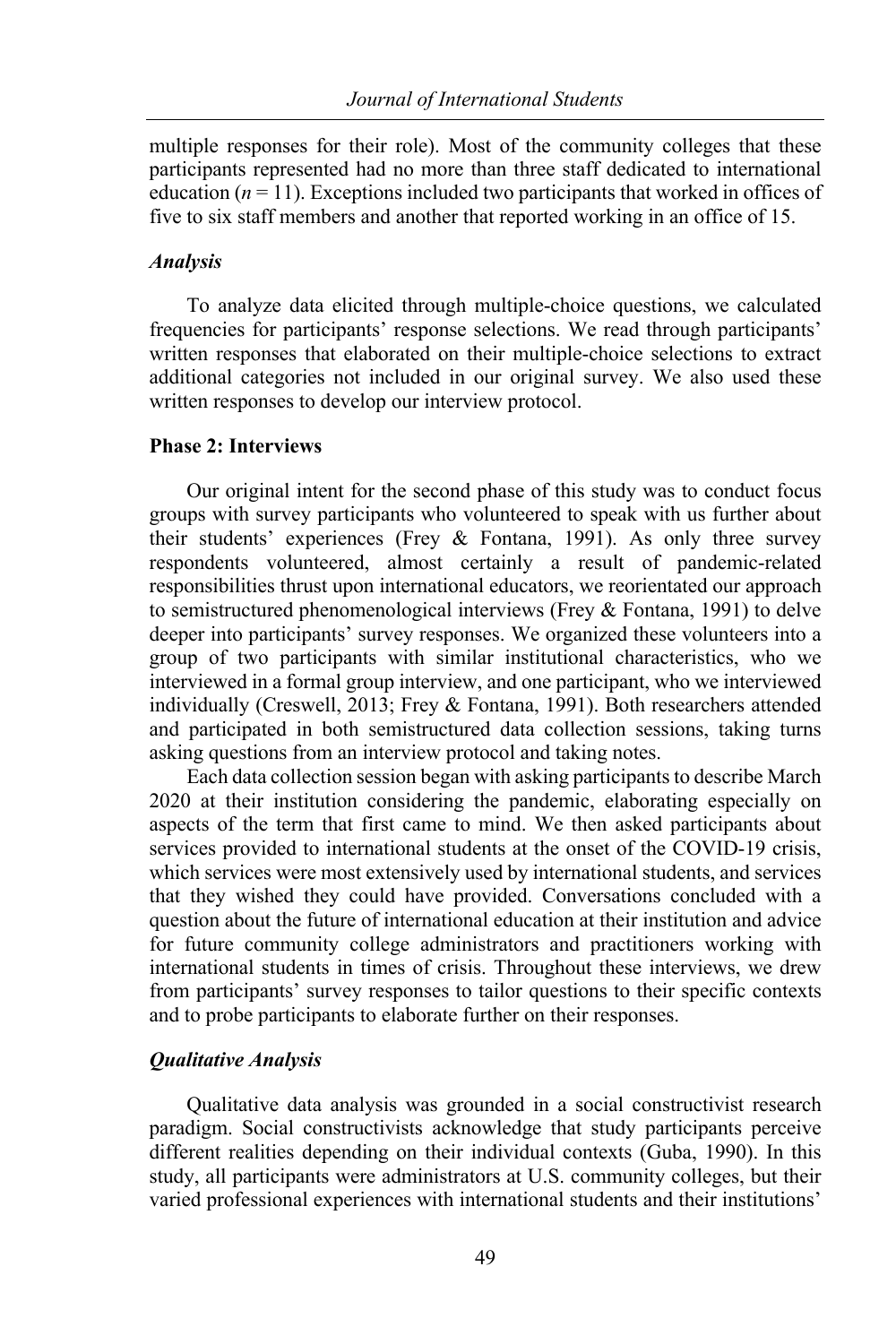characteristics informed their interview responses. A social constructivist perspective was important for this study because the paradigm acknowledges that truth and meaning are not objective, and are, to a degree, influenced by the participants' interactions with the researchers (Creswell, 2013; Crotty, 1998). Researcher positionality, interview questions, and probes shaped participants' responses (Creswell, 2013). Social constructivists co-construct realities with their participants and aim to present the lived experiences of rich phenomena (Crotty, 1998). Informed by this paradigm, our goal was to understand and reconstruct the participants' realities during the onset of the COVID-19 pandemic, particularly realities surrounding their work with international students (Lincoln & Guba, 1998).

Each interview was recorded and then transcribed verbatim. We then coded each transcript twice in an iterative manner. First, we applied descriptive codes (Saldaña, 2016), highlighting concepts related to our research questions (Creswell, 2013). Next, we applied axial codes, sorting the descriptive codes into two overarching themes. During this process, we also reorganized the data by refining codes, combining synonyms, and developing a categorical structure for the code set (Saldaña, 2016). In the final step, we selected salient quotes to support our findings.

#### **Researcher Positionality**

Both authors brought with them experiences and perspectives that influenced how they viewed this study's data. Although never an international or community college student herself, the first author has worked with international students at U.S. HEIs for almost 20 years, primarily in English language education roles. Her professional role often involves conducting research to inform community college decision-making, which requires her to interact with individuals in leadership and administrative roles on a regular basis. The second author first enrolled in higher education as an international student from Germany at a U.S. community college. During her associate degree studies, she served as the college's student government president and newsletter editor, getting exposure to community college policies and procedures. Her personal experience at the community college included individualized advising, mentoring, and scholarship support. Her professional experience includes working with international students in an academic advising capacity.

#### **RESULTS**

This section integrates the results of our quantitative and qualitative analyses to provide insight into the significant and varied impact that the COVID-19 pandemic had on U.S. community college international students. Drawing from both survey and interview data together in this section is important, as it improves "the quality of inferences drawn from both the quantitative and qualitative methods" used in our study (Creswell & Plano Clark, 2018, p. 218). We organize results into two broad categories, following our two research questions: the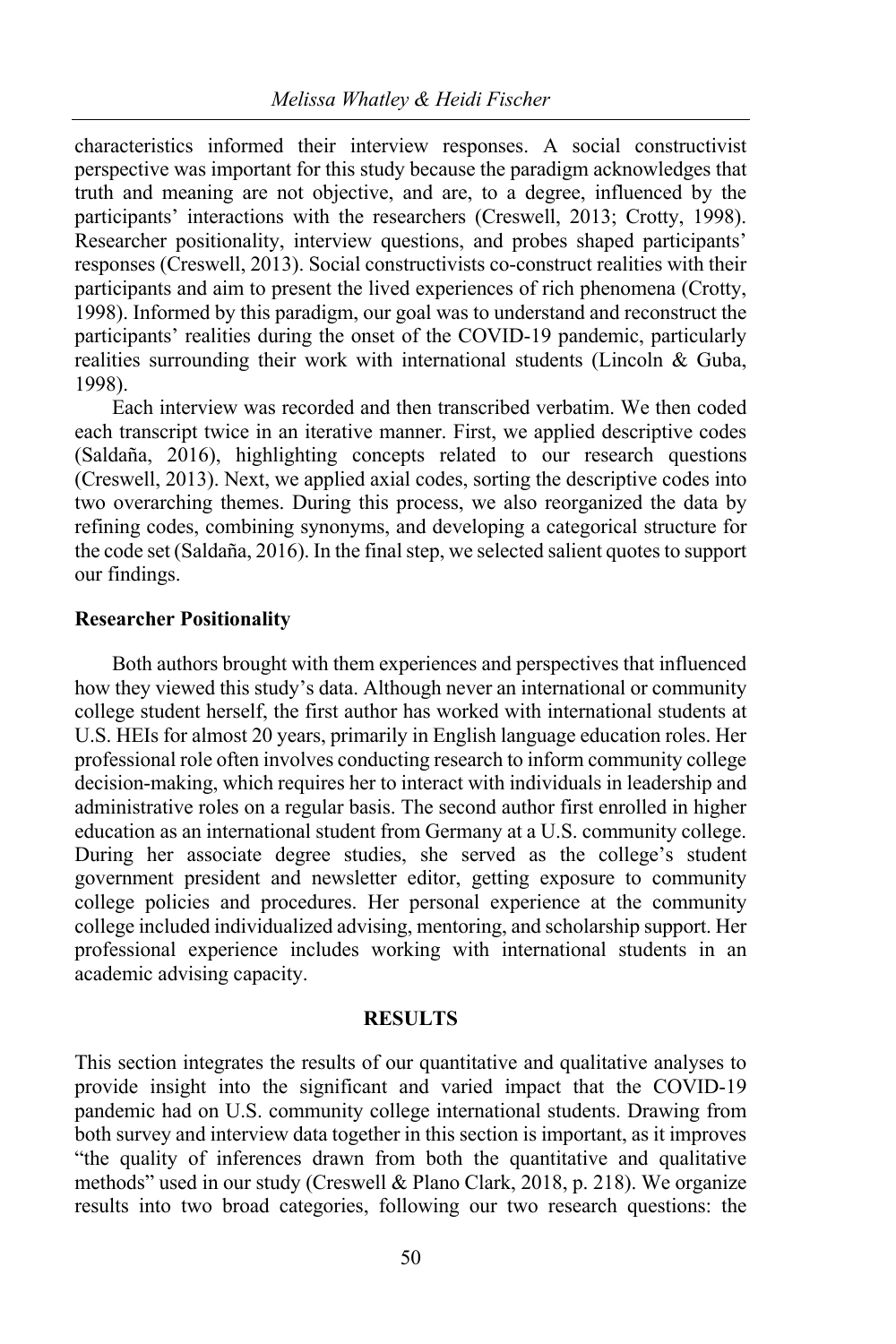reasons why community colleges provided specific forms of support and the unique impact of the pandemic on international students.

#### **Support for International Students**

When asked about services available to international students during the pandemic, 15 survey respondents indicated that their colleges provided students with online academic advising and the same number provided online tutoring. Twelve participants responded that international students could access online counseling services. Smaller numbers of respondents indicated offering online visa and immigration information ( $n = 9$ ), support of international student groups ( $n =$ 5), and telehealth appointments  $(n = 4)$ . Four participants also provided written survey responses about other resources provided to international students: a weekly check-in with their principal designated school official, emergency aid grants, a food pantry, and 24/7 telephone access to the international coordinator. Our interview data provided deeper insight into why respondents felt compelled to provide these resources to international students. Specifically, two subthemes spoke to why international students were or should be supported on community college campuses. One of these themes focused particularly on financial contributions of international students while the other took a humanizing perspective.

Perhaps not surprisingly, some interviewees mentioned the revenue that international student tuition dollars brought to their institutions as a reason why these students deserved support. These individuals indicated that this revenue was of particular significance in times when state financial support is waning. Lisa, a director-level international educator at a small community college in a city, explained that some community colleges had been actively building their international programs to make up for the lack of state funding, saying, "There's a lot of budget deficits and a lot of faculty lines that wouldn't exist if it weren't for international students and we're more than happy to take their money to supplement the state cuts." In fact, she elaborated, international students are typically charged out-of-state tuition at community colleges, often more than "two and a half times" in-state rates.

More frequently, however, interviewees described international students through a humanizing lens. Heather, an associate director for international programs at a large suburban community college, shared, "You want to make sure they're all okay and you want to help them all." Especially regarding campus housing policies, administrators emphasized that even international students who could not afford campus housing due to the pandemic needed support. Lisa explained, "They're stuck. What are we going to do? Literally kick them out on the street in a place where they cannot get housing?" Interviewees felt that because international students had been actively recruited to study at their campuses, once the students arrived, they had a moral obligation to take care of them. Lisa, who worked with approximately 25 international students, emphasized, "When you look at these students from poor countries, their families have pooled together all their resources. They've sold land. And to just leave them in the lurch now it's just kind of…I think it's a moral issue."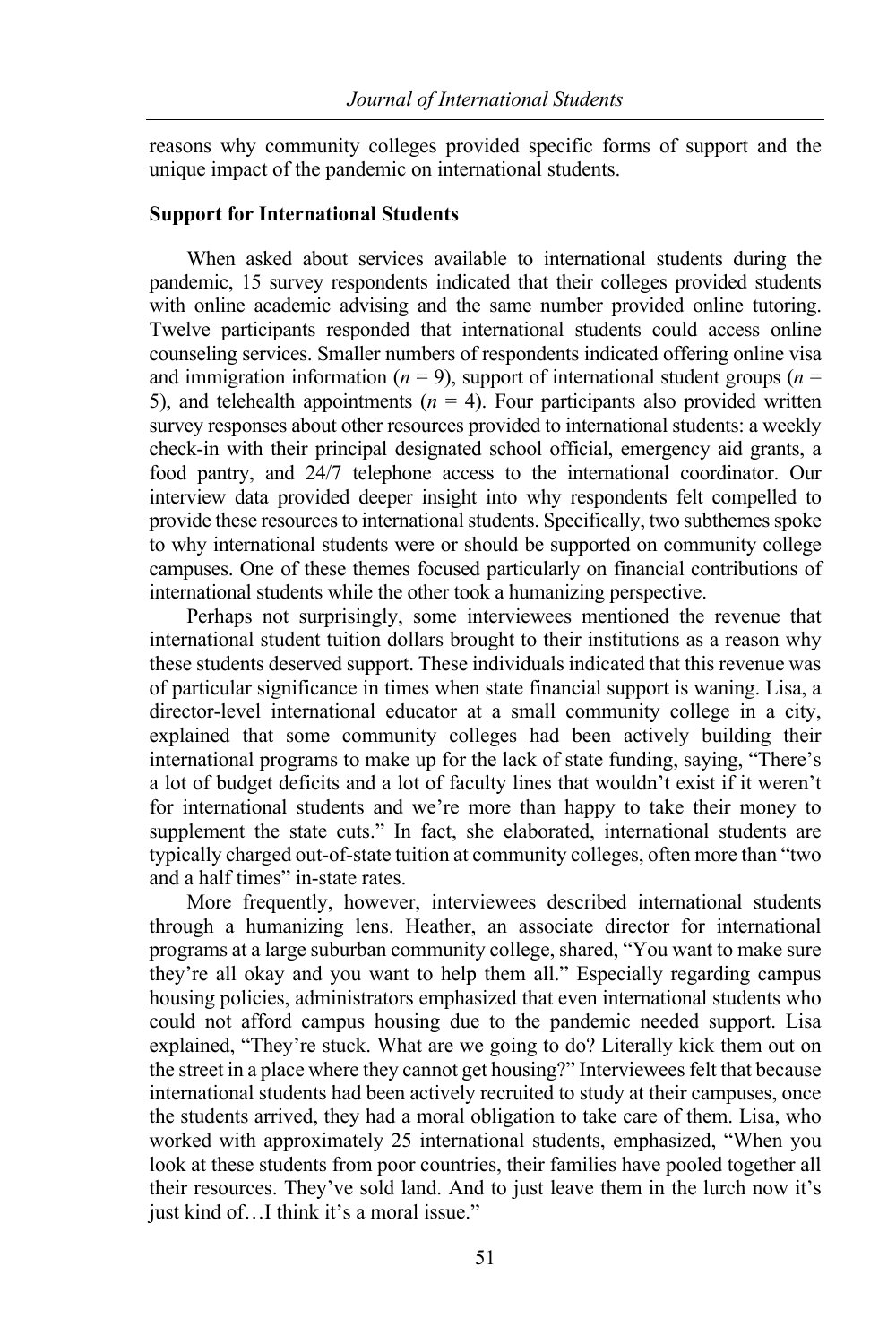The international education administrators we interviewed consistently referenced providing resources that met the needs of international students regardless of how difficult they were to provide. At a rural community college with slightly more than 60 international students, international student coordinator Jenn explained that she knew all the students and was able to assist them with individual needs. But even at an institution with more than 1,000 international students, Heather still assisted individual international students in crisis situations. In a case with an international student who may have contracted the coronavirus living with a host family, college administrators provided support through a transition into new accommodations when the host family asked the student to move out. Heather shared, "It was just trying to be a constant support, answering her calls, checking in with her, giving her some resources…because that's the immediate student that's in need. So how are you going to support this student? That's our responsibility."

International students also needed very specific advising support and travel and immigration-related information. All interview participants reported reaching out to their international student population in this capacity, often in an individualized manner. Colleges created websites with COVID-19-related information, sent emails to students, or created lists of resources for international students. Heather, who works at a community college with a large population of international students shared,

We started having these Zoom calls with our F-1 population. For a while it was every week then every other week…We had up-to-date information on a lot of different consulates on what was happening. So we tried to share that information with our F1 population.

Other colleges offered individual Zoom sessions for students. Lisa explained,

We'd help them where we could, or we'd find the place that we could direct them to help and then kind of walk them through. We did a lot of that: 'let's share the screen and figure out this new system'.

#### **Unique Impact on International Students**

A second broad theme in our data highlighted pandemic-related uncertainties related to international travel, finances, housing, and psychosocial support that appeared to be either specific to or more acute for international students.

#### *International Travel*

One issue for international students that emerged in our interview data was international travel. At the onset of the COVID-19 pandemic, some international students experienced uncertainty about their ability to return home. Information that staff provided to international students included the recommendation to contact consulates about travel status and encouragement to be "comfortable with uncertainty." College staff advised students not to travel for spring break outside the country. Other students considered leaving the United States permanently.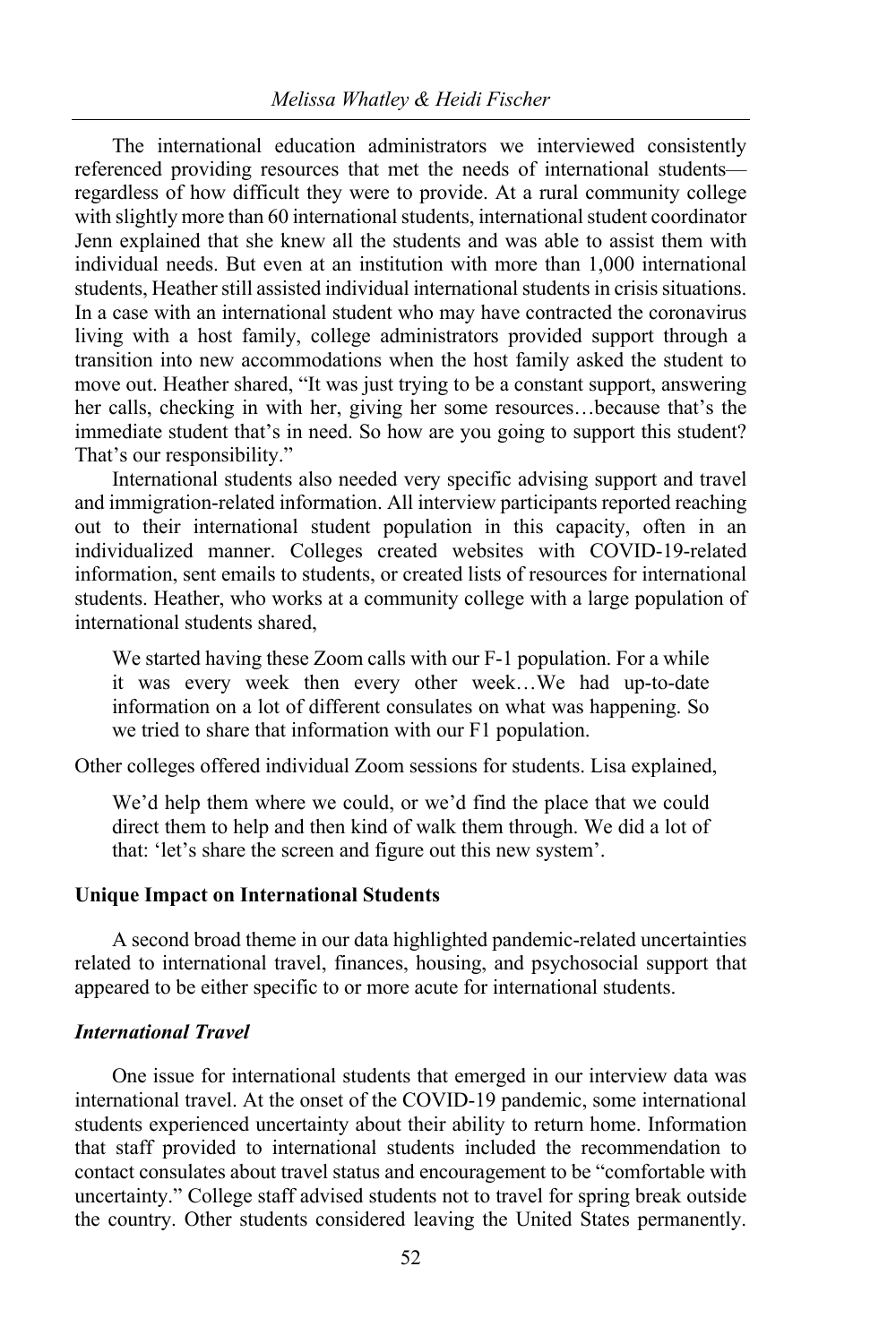Jenn shared, "I would have [international] students that one day would say 'I'll stay' and then the next day would say 'no, I decided to go home because my mom and dad want me to come home'." Some international students who tried to return home were faced with canceled flights and were ultimately unable to leave the United States. Jenn further explained that some international students "couldn't get home or were afraid to go home because they wouldn't be able to come back." Other international students experienced challenges because of their inability to return home for financial reasons.

#### *Finances*

The pandemic impacted students' finances beyond travel expenses. In our quantitative survey data, seven respondents indicated that international students lost on-campus employment due to the pandemic. These employment opportunities are especially important for international students who supplement personal savings with on-campus employment to pay for everyday living expenses. As interviewee Jenn stated, "There are students who were working on campus and … when we closed, all those jobs just ended." The pandemic financially impacted students' families as well. In our survey, two respondents indicated that sponsors were unable to send financial support to students due to banking closures and delays, while one indicated that students lost financial support from their sponsors altogether. Survey respondents  $(n = 2)$  also indicated that students' families lost employment, meaning that they could no longer afford to send money to students.

This financial impact had a direct effect on students' ability to purchase food, to remain in safe accommodations, and to access the technology to pursue online courses. Interviewee Heather explained, "Food banks and shelters, all of those things … the need for that support grew exponentially." Interviewees provided multiple examples of tangible financial resources made available to international students. Heather remarked that her college foundation offered emergency grants from private donors that were accessible to international students. Lisa shared that her office partnered with the institution's foundation to piece together funding from different sources to offer international students gift certificates for food.

#### *Housing*

Housing was an additional salient concern that participants indicated in both survey and interview data. Quantitatively, of the community colleges represented in the survey, only six offered on-campus accommodations for international students. Five of these respondents indicated that their institutions allowed international students housed on campus to remain even once campuses closed with one institution requiring a petition process. At least two of the community colleges in our survey reported that international students lived with host families. Written survey responses indicated that on one campus, staff proactively reached out to host families to ensure they felt comfortable continuing to host students, while at the same time beginning conversations with campus housing to prepare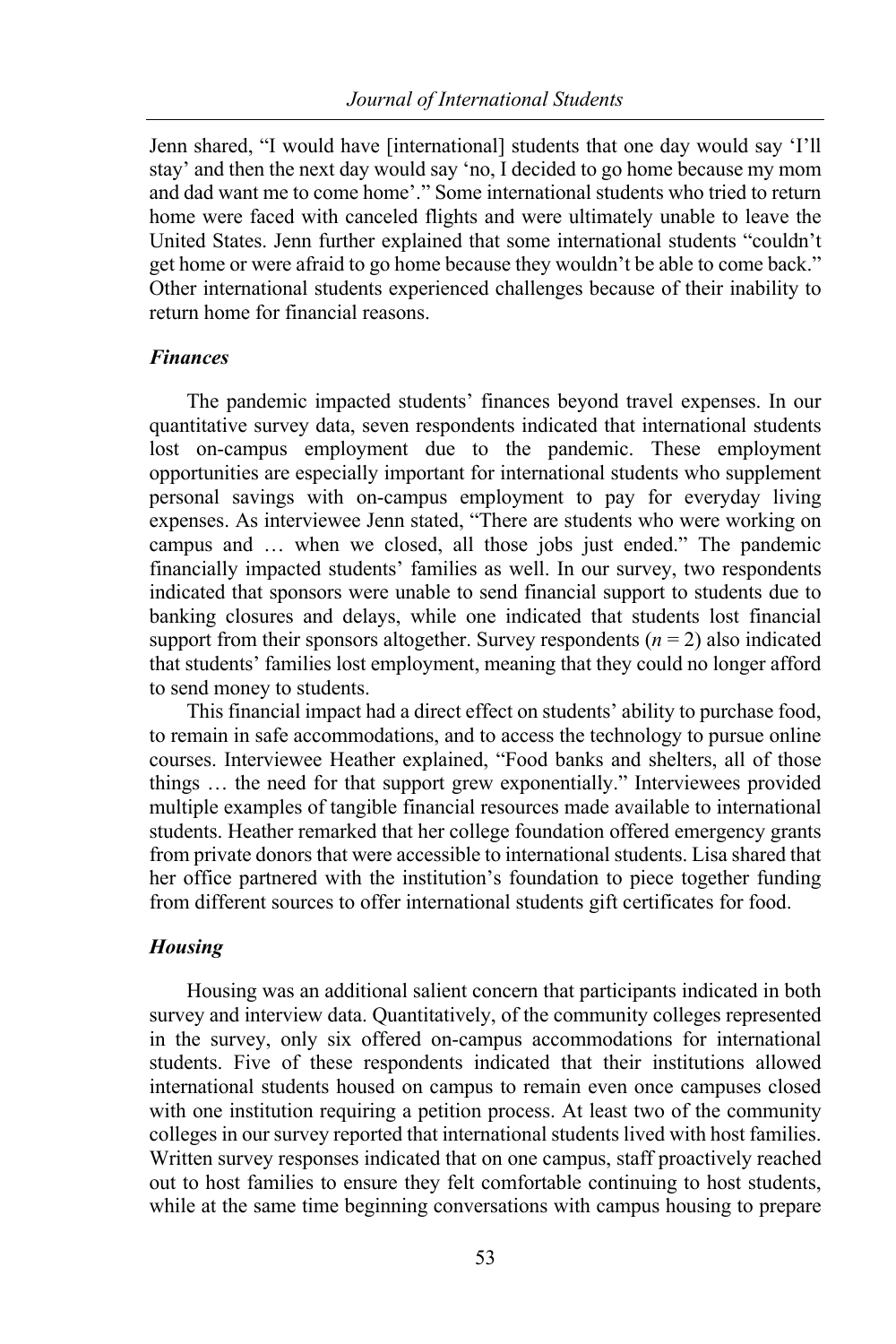for temporary on-campus housing needs. Further, in her interview, Heather elaborated,

We called all the host families checking in with them, seeing where they were at, if they're feeling comfortable, seeing if students needed to move into the campus housing. Arranging campus housing to say 'okay, how do we prepare campus housing, what are the needs there if stuff goes under quarantine'.

#### *Psychosocial Support Needs*

A final way in which international students were impacted at the onset of the COVID-19 pandemic involved a need for additional psychosocial support. This subtheme did not emerge in our survey data but appeared consistently in our interviews. Administrators remarked that they thought international students felt more stress due to the pandemic than their domestic counterparts and that they worried more about their families in their home countries. Study participants felt that mental health resources were crucial for international students on their campuses, although many campuses did not offer these services. Even though Lisa's college offered mental health resources, she worried about international students' "willingness to seek [them out] and [the institution's] ability to respond to what they need in a culturally responsive way."

#### **DISCUSSION**

This study provides insight into the experiences of international students enrolled at U.S. community colleges at the onset of the COVID-19 pandemic. In this sense, it responds to Rose-Redwood and Rose-Redwood (2017)'s call for a greater focus on the social and political aspects of the international student experience. While international students, in general, have been an especially vulnerable population during this public health crisis, those enrolled at community colleges may have been particularly impacted due to their low enrollment numbers and the marginalized status of international education at many community colleges (Boggs & Irwin, 2007; IIE, 2019; Raby & Valeau, 2016; St. Amour, 2020; Vital & Bonds, 2020). Our results speak to both the numerous ways in which community college leaders provided support for these students at the beginning of the pandemic and the unique problems that international students experienced. Related to this first point, the sense of advocacy that emerged in our interview data was striking. Importantly, while our participants were certainly aware of the economic implications of international student enrollment at their institutions, they leveraged this knowledge to advocate for why resources should be provided to this population, presenting it as institutions' moral obligation to students who had sacrificed so much to enroll. While the most frequently offered resources included online resources, such as advising, tutoring, and counseling, as indicated in our survey data, our interviewees spoke to more nuanced forms of assistance, such as help with pandemic-related host family issues, that go above and beyond basic support. In this sense, our results point to the human side of the international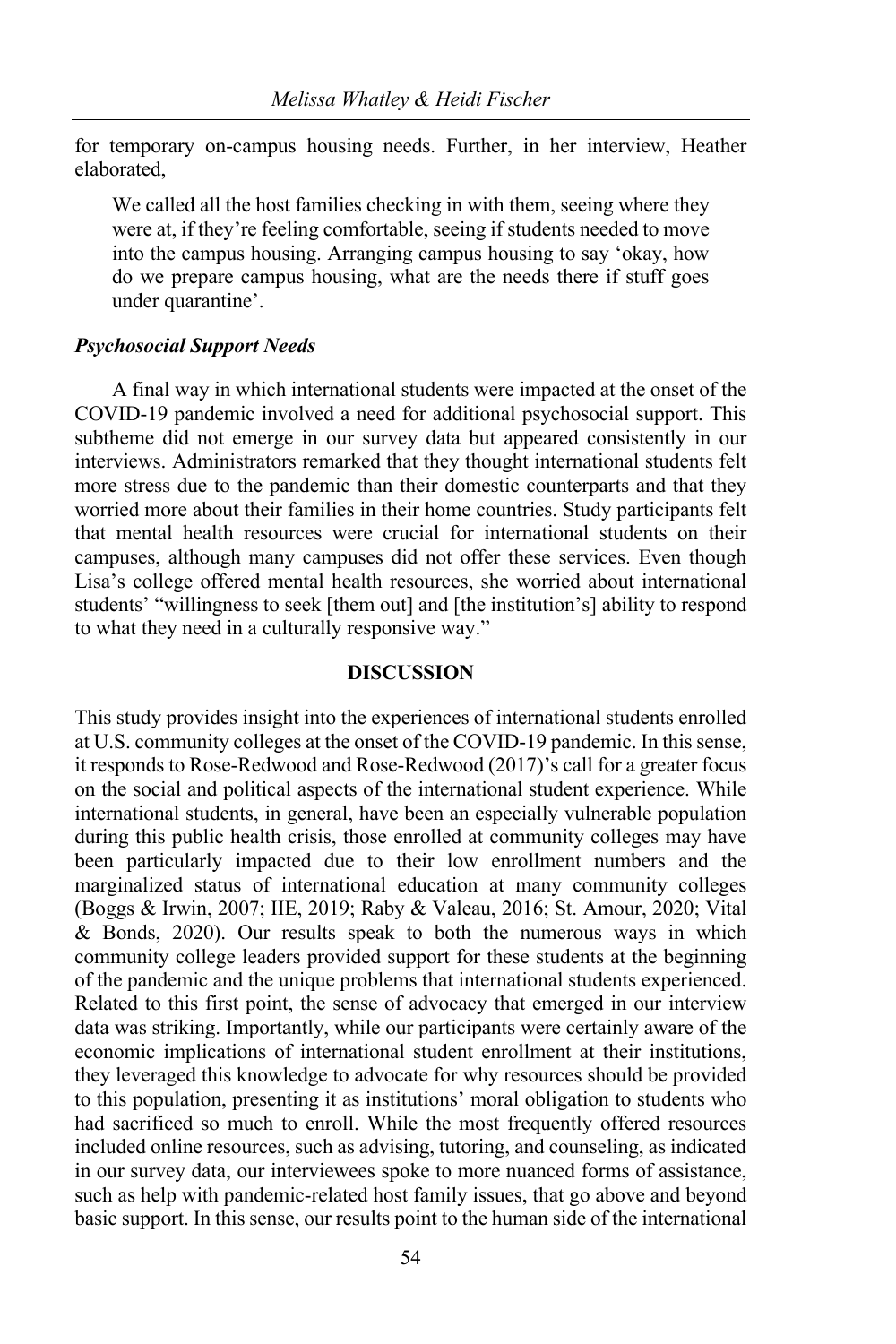student experience at U.S. community colleges. The administrators who participated in this research consistently spoke of students as individuals with specific needs.

Our results also speak to issues that were either unique to or more acute for international students as the COVID-19 pandemic began. Several themes that emerged from our data in this regard included international travel, finances, housing, and psychosocial support. International travel emerged as particularly salient, and administrators consistently came back to issues surrounding students' ability to return home, return stateside if they were abroad, and the financial costs associated with an unplanned return to an international home. Financially, students were also impacted in that they lost employment and allowances from their families or other sponsors. Housing was an additional issue for international students who, if on- or near-campus housing closed (or if host families requested that they leave), often did not have anywhere to go. Finally, services such as psychosocial support took on additional salience for international students. Community college international educators found themselves attempting to address these needs in numerous creative ways. It was in addressing these needs that community college educators perhaps addressed the open access core of their institutions most directly (Bailey & Morest, 2006; Clark, 1960; O'Banion, 2019). That is, open access not only reflects an openness to student enrollment, regardless of background or academic history, but also the provision of supports for student success (O'Banion, 2019). In the case of the COVID-19 pandemic, the necessary supports international students needed shifted substantially and, in many cases, became more salient. Our study participants provided a wide array of examples of how community college international educators supported international students during a time of significant public health, economic, and social crisis.

#### **Implications for Community College Leaders and International Educators**

The results of our study have clear implications for community college leaders who have international students studying on their campuses as well as the international educators who work directly with these students. While COVID-19 presents a unique situation for international education, lessons learned during this pandemic can be applied to future crises to direct decision-making and guide action. The community college educators who participated in this study provide a useful frame for understanding advocacy for international students, appealing to both the financial implications of international student enrollment as well as the human side of working with students.

More specific strategies for supporting international students speak to resources that students need, perhaps more acutely, during a crisis. Financially, colleges may find it useful to search for creative ways to provide students with scholarships or reductions in the cost of enrollment—particularly for international students who lose employment or sponsorship. Participants in our study reported that they combined funds from a variety of sources to provide emergency aid.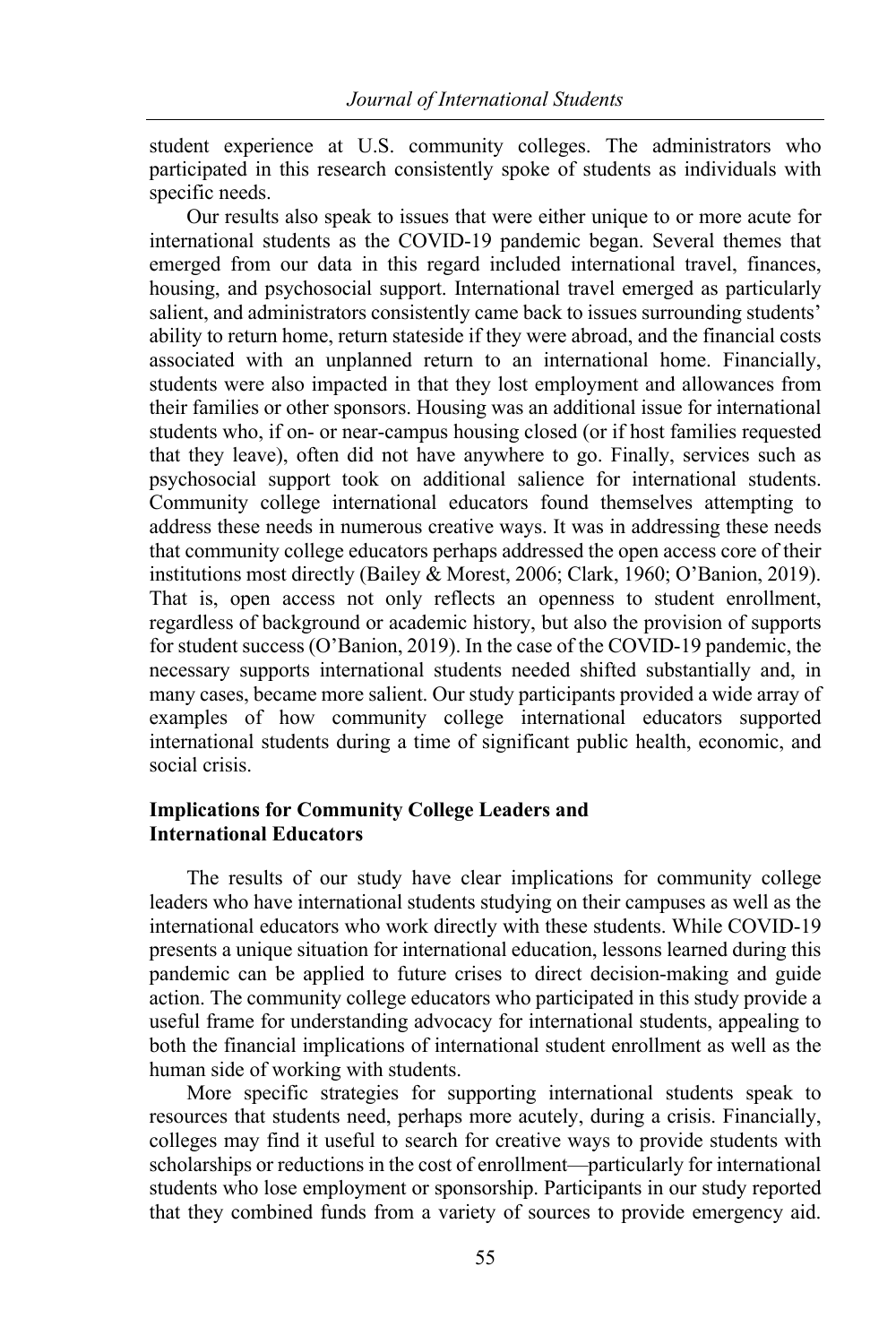Having a plan and structure in place to secure these funds should the need arise is an essential component of any college's emergency preparedness plan moving forward. A similar principle applies to housing for international students. In having a plan in place, such as negotiating short-term emergency housing agreements with apartment complexes or even nearby hotels, administrators and educators avoid many of the uncertainties that they and their students experienced at the onset of COVID-19. Finally, our results pointed to substantial collaboration with local community resources to assist in addressing international students' needs. Exploring potential collaborations with local emergency food banks and mental health support services early can avoid future confusion and stress.

#### **Limitations**

One major limitation of this study is that while the aim of our research was to better understand how the COVID-19 pandemic impacted the lives of international community college students, our data came from community college educators who work closely with these students. Certainly, these individuals were able to provide some insight into students' experiences. However, it would be naive to think that their perspectives are an entirely accurate representation of students' experiences. While we originally planned to collect data from both community college administrators and students for this study, the uncertain legal and social circumstances of students during our data collection precluded their inclusion. Future work is needed to explore the perspectives and experiences of international community college students themselves during COVID-19. A second limitation is that we were unable to explore students' experiences according to whether they lived in on-campus housing. Living on campus likely fosters a closer connection between the student and the campus community, a connection that would have been disrupted during the pandemic. Finally, we were unable to conduct the second phase of our research as originally intended using a focus-group approach due to low participant volunteerism. However, we feel that the interviews that we conducted provide rich insight into how the pandemic impacted community college international students despite this limitation.

#### **CONCLUSION**

This study provides detailed information regarding the experiences of international students enrolled specifically at U.S. community colleges at the onset of the COVID-19 pandemic. Our results speak to the precariousness of international students enrolled at these institutions and provide insight into how community college administrators supported them. This study has clear implications for how community college leaders can support this particularly vulnerable student population during future crises, expressed most clearly in international educators' sense of advocacy on behalf of their students.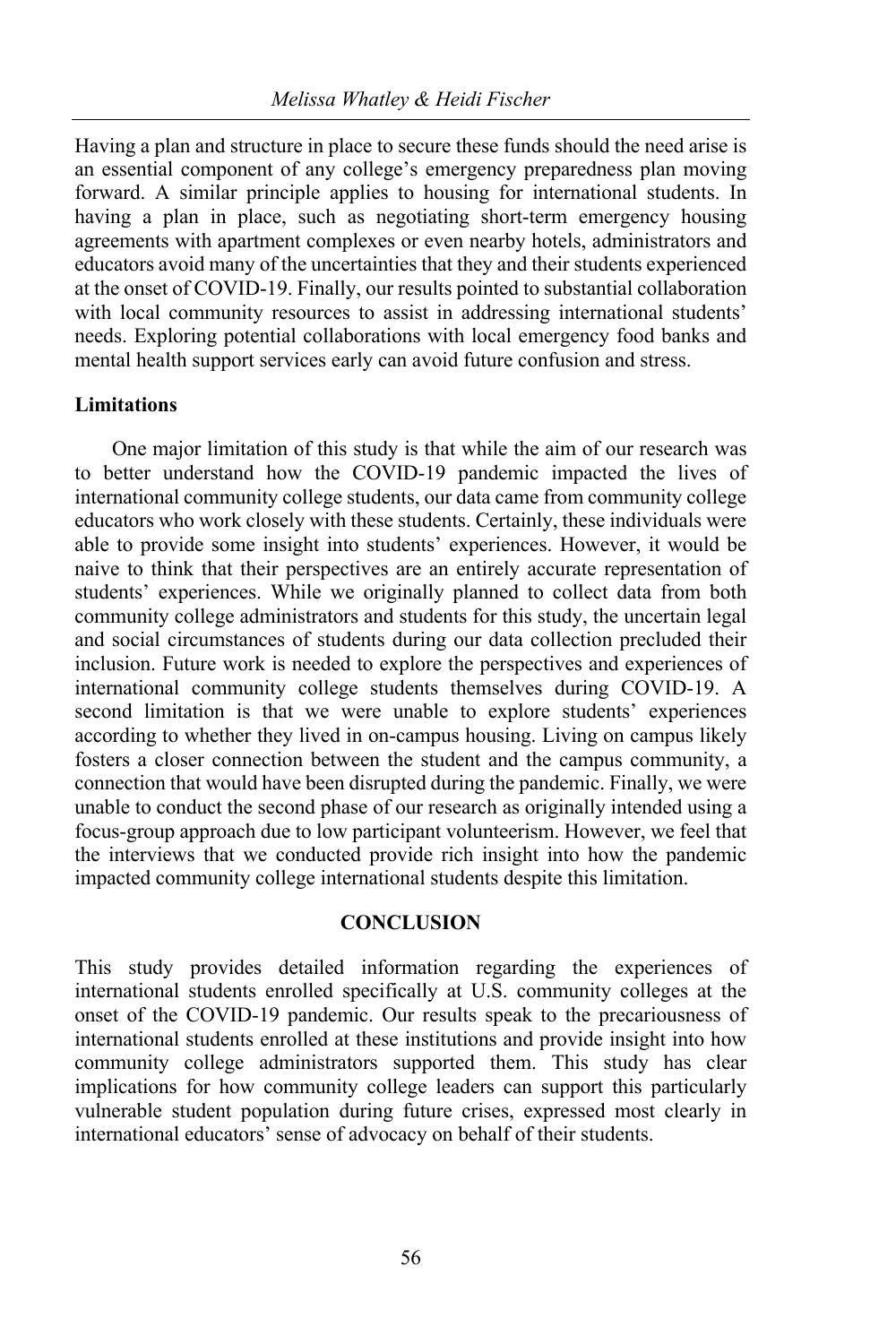#### **ACKNOWLEDGEMENT**

We are grateful for feedback from Rosalind Raby on the survey instrument used in this study and for the kind and constructive comments we received from anonymous reviewers and Stacey Bustillos during the review process. All remaining errors are our own.

#### **REFERENCES**

- Anayah, B., & Kuk, L. (2015). The growth of international student enrollment at community colleges and implications. *Community College Journal of Research and Practice, 39*(12), 1099–1110. https://doi.org/10.1080/10668926.2014. 934409
- Associated Press. (2020, April 7). Colleges suffering huge financial blows from pandemic. *CBS News*. https://www.cbsnews.com/news/coronavirus-pandemiccolleges-suffering-huge-financial-blows-layoffs-closures/
- Bailey, T., & Morest, V. S. (Eds). (2006). *Defending the community college equity agenda*. The John Hopkins Press.
- Boggs, G. R., & Irwin, J. (2007). What every community college leader needs to know: Building leadership for international education. *New Directions for Community Colleges 2007, 138*, 25–30. https://doi.org/10.1002/cc.278
- Brown, L., & Jones, I. (2013). Encounters with racism and the international student experience. *Studies in Higher Education, 38*(7), 1004–1019. https:// doi.org/10.1080/03075079.2011.614940
- Burke, L. (12020, April 20). A ghost town. *Inside Higher Education*. https://www.insidehighered.com/news/2020/04/20/students-campus-talkabout-experience
- Cantwell, B. (2019). Are international students cash cows? Examining the relationship between new international undergraduate enrollments and institutional revenue at public colleges and universities in the US. *Journal of International Students, 5*(4), 512–525. https://doi.org/10.32674/jis.v5i4.412
- Castiello-Gutiérrez, S., & Li, X. (2020). We are more than your paycheck. *Journal of International Students, 10*(3), i–iv. https://doi.org/10.32674/jis. v10i3.2676
- Castiello-Gutiérrez, S., & Tozini, K. (2020). Universities as global villages: Supporting international students on campus. *NAFSA: Trends and Insights*. https://www.nafsa.org/sites/default/files/media/document/trends-insightsdecember-2020.pdf
- Clark, B. (1960). The cooling-out function in higher education. *The American Journal of Sociology, 65*(6), 569–576. https://content.apa.org/doi/10.1037/11302-021
- Cohen, A. M., Brawer, F. B., & Kisker, C. B. (2013). *The American community college* (6th ed.). Jossey-Bass.
- Creswell, J. W. (2013). Qualitative inquiry and research design: Choosing among five approaches (3rd ed.). SAGE.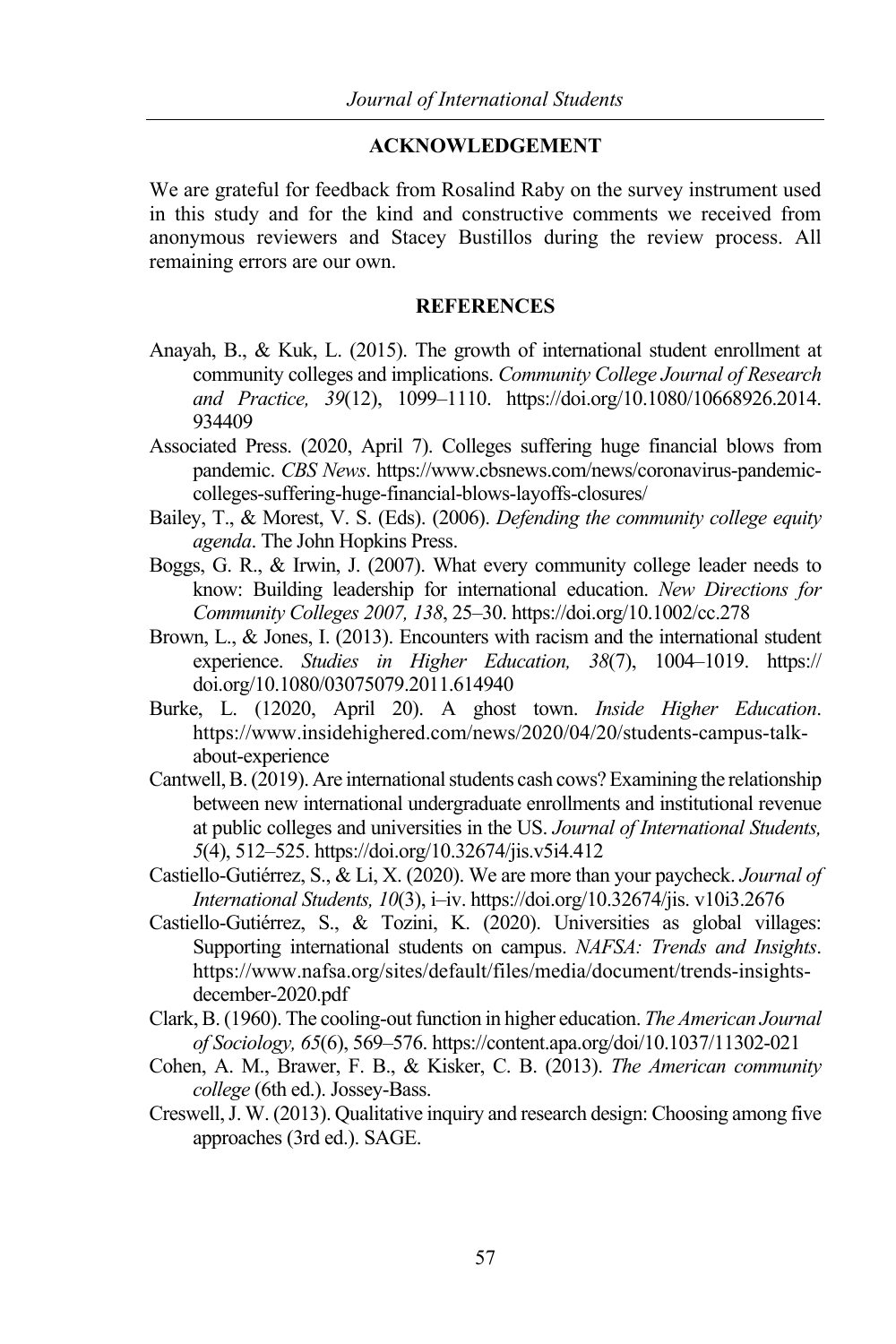- Creswell, J. W., & Plano Clark, V. L. (2018). *Designing and conducting mixed methods research*. (3rd ed.). SAGE.
- Crotty, M. (1998). The foundations of social research. Meaning and perspective in the research process. SAGE.
- Frey, J. H., & Fontana, A. (1991). The group interview in social research. *The Social Science Journal, 28*(2), 175–187. https://doi.org/10.1016/0362-3319(91) 90003-M
- Garcia, H. A., Garza, T., & Yeaton-Hromada, K. (2019). Do we belong? A conceptual model for international students' sense of belonging in community colleges. *Journal of International Students, 9*(2), 460–487. http:// www.doi.org/ 10.32674/jis.v9i2.669
- George Mwangi, C. A., & Yao, C. W. (2020). US higher education internationalization through an equity-driven lens. In L.W. Perna (Ed.), *Higher education: Handbook of theory and research* (pp. 1–62). Springer.
- Ghazzawi, D., McKinney, L., Horn, C. L., Carales, V., & Burridge, A. (2020). The road to the baccalaureate. *Journal of International Students, 10*(2), 420–442. https://doi.org/10.32674/jis.v10i2.339
- Glass, C. R., Kociolek, E., Wongtrirat, R., Lynch, R. J., & Cong, S. (2015). Uneven experiences: The impact of student-faculty interactions on international students' sense of belonging. *Journal of International Students, 5*(4), 353–367.
- Glass, C. R., & Westmont, C. M. (2014). Comparative effects of belongingness on the academic success and cross-cultural interactions of domestic and international students. *International Journal of Intercultural Relations, 38*, 106–119. https://doi.org/10.1016/j.ijintrel.2013.04.004
- González Canché, M. S. (2018). Reassessing the two-year sector's role in the amelioration of a persistent socioeconomic gap: A proposed analytical framework for the study of community college effects in the big and geocoded data and quasi-experimental era. In M. Paulsen (Ed.), *Higher education: Handbook of theory and research* (pp. 175–238). Springer.
- Guba, E. G. (Ed.). (1990). *The paradigm dialog*. SAGE.
- Hagedorn, L. S., & Lee, M. (2005). *International community college students: The neglected minority?* https://files.eric.ed.gov/fulltext/ED490516.pdf
- Hansen, H. R., Shneyderman, Y., McNamara, G. S., & Grace, L. (2018). Acculturative stress and native and U.S. culture immersion of international students at a community college. *Journal of International Students, 8*(1), 215– 232. https://doi.org/10.32674/jis.v8i1.161
- Hardy, B. L., & Logan, T. D. (2020). *Racial economic inequality amid the COVID-19 crisis*. The Hamilton Project. https://www.brookings.edu/wp-content/ uploads/2020/08/EA\_HardyLogan\_LO\_8.12.pdf
- Human Rights Watch. (2020, June 10). *US: COVID-19 disparities reflect structural racism, abuses*. https://www.hrw.org/news/2020/06/10/us-covid-19-disparitiesreflect-structural-racism-abuses#
- Institute for International Education. (2019). International student enrollments by institutional type, 1999/00–2018/19. *Open doors report on international educational exchange*. https://opendoorsdata.org/data/international-students/ enrollment-by-institutional-type/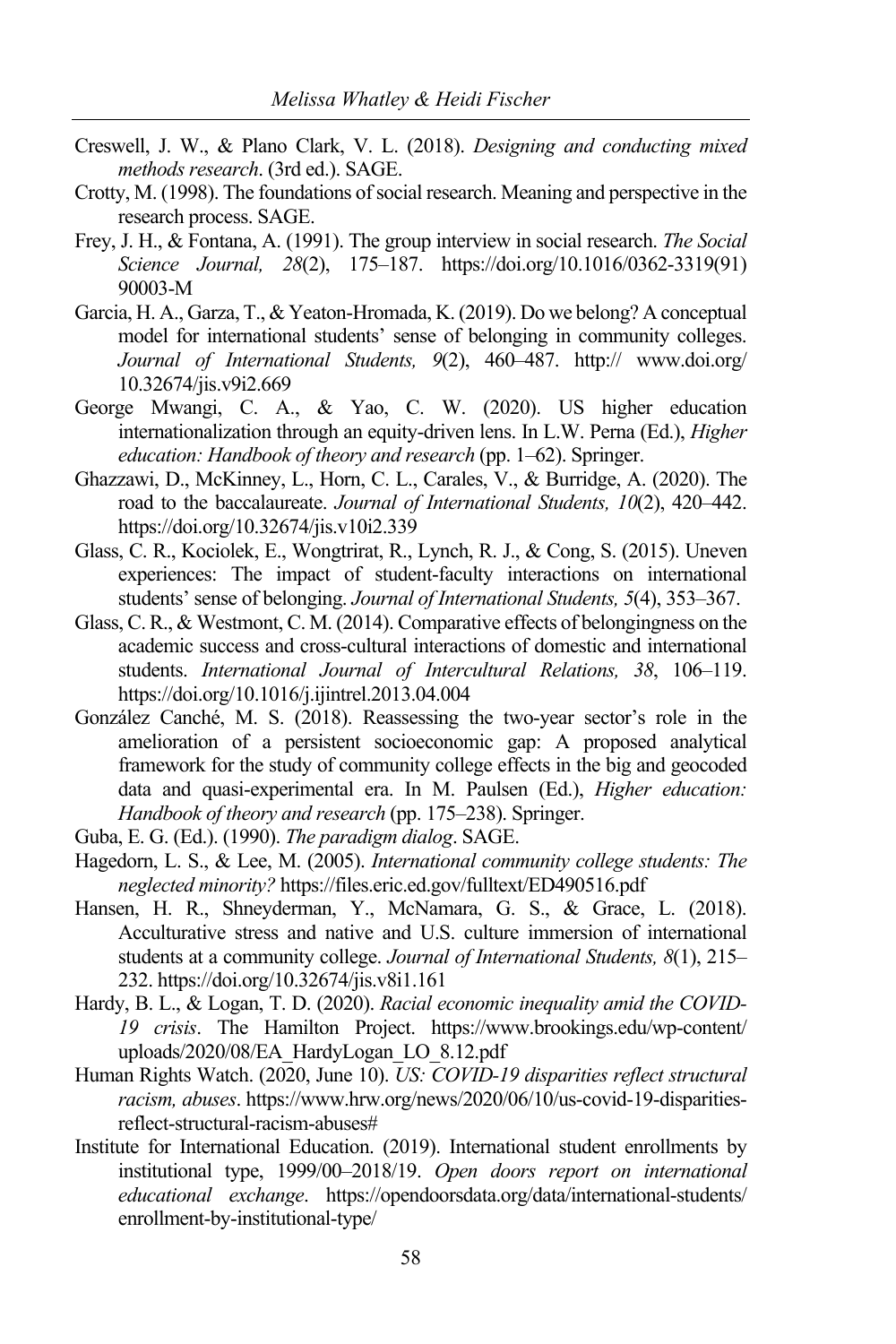- Institute for International Education. (2020a). *COVID-19 effects on U.S. higher education campuses: Academic student mobility to and from China*. https://www.iie.org/COVID19-Effects-on-US-Higher-Education-Campuses
- Institute for International Education. (2020b). *COVID-19 effects on U.S. higher education campuses: From emergency response to planning for future student mobility*. https://www.iie.org/Research-and-Insights/Publications/COVID-19- Effects-on-US-Higher-Education-Campuses-Report-2
- Institute for International Education. (2020c). *COVID-19 effects on U.S. higher education campuses: New realities for global student mobility in Summer and Fall 2020*. https://www.iie.org/Research-and-Insights/Publications/ COVID-19-Effects-on-US-Higher-Education-Campuses-Report-3
- Lau, J., Garza, T., & Garcia, H. (2018). International students in community colleges: On-campus services used and its affect on sense of belonging. *Community College Journal of Research and Practice, 43*(2), 109–121. https://doi.org/10.1080/10668926.2017.1419891
- Lee, J. J., & Rice, C. (2007). Welcome to America? International student perceptions of discrimination. *Higher Education, 53*(3), 381–409.
- Lincoln, Y. S., & Guba, E. G. (1998). Paradigmatic controversies, contradictions, and emerging confluences. In N. K. Denzin & Y. S. Lincoln (Eds.), *The landscape of qualitative research theories and issues* (2nd ed., pp. 163–189). SAGE.
- Manns, D. (2014). Redefining the role, scope, and mission of community colleges in an international context. *Community College Journal of Research and Practice: Community Colleges and Their Internationalization Efforts, 38*(8), 705–709. https://doi.org/10.1080/10668926.2014.897079
- Meegan, C. K., & Kashima, E. S. (2010). Emotional and self-esteem consequences of perceiving discrimination against a new identity group. *Asian Journal of Social Psychology, 13*, 195–201. https://doi.org/10.1111/j.1467-839X. 2010.01316.x
- NAFSA. (2020). *NAFSA financial impact survey: Summary brief*. https:// www.nafsa.org/sites/default/files/media/document/2020-financial-impactsurvey.pdf
- O'Banion, T. (Ed.). (2019). 18 Ideas that are transforming the community college world. Rowman & Littlefield.
- Pfeffer, J., & Salancik, G. R. (1978). The external control of organizations: A resource dependence perspective. Stanford University Press.
- Raby, R. L., Rhodes, G. M., & Biscarra, A. (2014). Community college study abroad: Implications for student success. *Community College Journal of Research and Practice, 38*(2–3), 174–183. https://doi.org/10.1080/10668926. 2014.851961
- Raby, R. L., & Valeau, E. J. (2016). International education at community colleges: Themes, practices, research, and case studies. Palgrave Macmillian.
- Rice, K. G., Choi, C. C., Zhang, Y., Morero, Y. I., & Anderson, D. (2012). Self-critical perfectionism, acculturative stress, and depression among international students. *The Counseling Psychologist, 40*(4), 575–600. https://doi.org/ 10.1177%2F0011000011427061